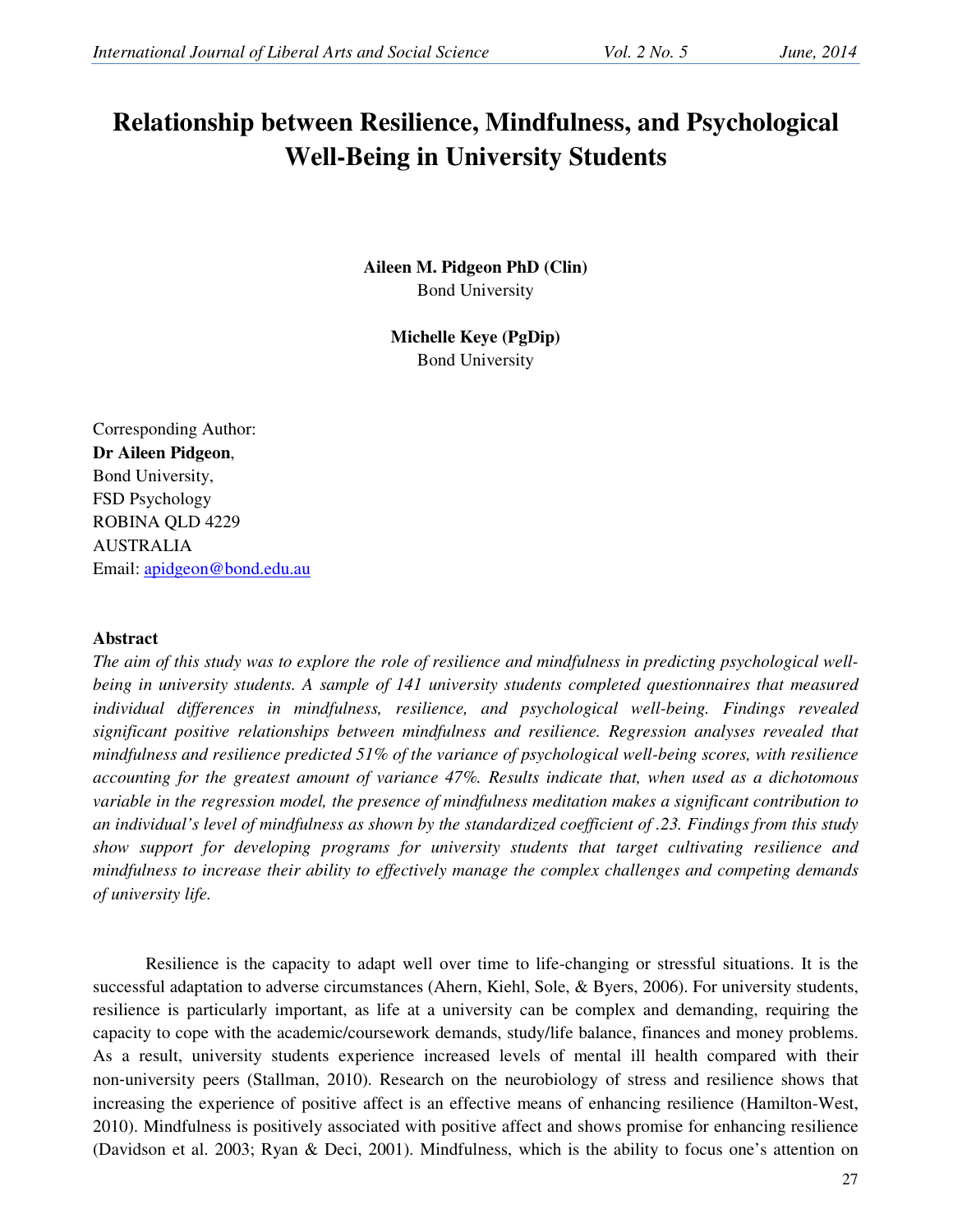present-moment experience, releasing worries about the future and regrets about the past, has been shown to produce a host of benefits for both physical and mental health (Keng, Smoski, & Robins, 2011).

The past three decades have witnessed a surge of popular and academic interest in the psychological benefits of mindfulness. In recent years, research that has focused on the benefits of mindfulness to psychological well-being indicate that mindfulness is salubrious for mental health (Baer, Smith, Hopkins, Krietemeyer, & Toney, 2006; Brown & Ryan, 2003).

Psychological well-being is also related to resilience and mindfulness (Fredrickson, 2009). Psychological well-being is defined as the ability of an individual to balance many different thoughts, emotions, situations, to problem solve and respond to stress in a healthy manner (Bradshaw, Hoelscher, & Richardson (2007). Ryff and Singer (2003) argue that resilient individuals are generally able to maintain their physical and psychological health and have the capacity to recover more quickly from stressful events. While there is a growing body of research regarding resilience theory, and mindfulness and its association with psychological well-being, there is a paucity of empirical evidence supporting this association (Richardson et al., 1990). Therefore, the current study will explore the predictive relationship between resilience, mindfulness, and psychological well-being. It was predicted that resilience and mindfulness would be significant predictors of psychological well-being with higher levels of resilience and mindfulness predicting higher levels of psychological well-being. In addition, it was predicted that the presence of mindfulness meditation would make a significant contribution to an individual's level of mindfulness.

#### **Materials**

Participants were required to complete a package of questionnaires comprising of The Warwick-Edinburgh Mental Well-being Scale (WEMWBS; Stewart-Brown & Janmohammed, 2008), which measures aspects of positive mental health, The Freiburg Mindfulness Inventory (FMI; Walach et al., 2006), which measures an individual's experience of mindfulness, and The Connor Davidson-Resilience Scale (CD-RISC; Connor & Davidson, 2003), which measures resilience. A demographics questionnaire was also included where participants reported gender, education level, if they meditate or not, and if yes, for how long and the type of meditation. Participants either completed the questionnaires online or as a paper copy; no identifying details were recorded.

## **Results**

Participants' total scores for psychological well-being, mindfulness, and resilience were calculated by summing each item within each scale. A hierarchical regression tested the predictive ability of mindfulness and resilience on psychological well-being.

Mean and standard deviations for each variable can be seen in Table 1.

## **Table 1**

*Number of Participants, Mean Scores, and Standard Deviations for Mindfulness, Psychological Well-being, and Resilience*

|                          | N   | M     | SD    |
|--------------------------|-----|-------|-------|
| Mindfulness              | 141 | 37.55 | 6.55  |
| Psychological Well-being | 141 | 50.21 | 8.70  |
| Resilience               | 141 | 90.72 | 12.59 |

*Note: N*= Number of Participants, *M*= Mean Score, *SD*= Standard Deviation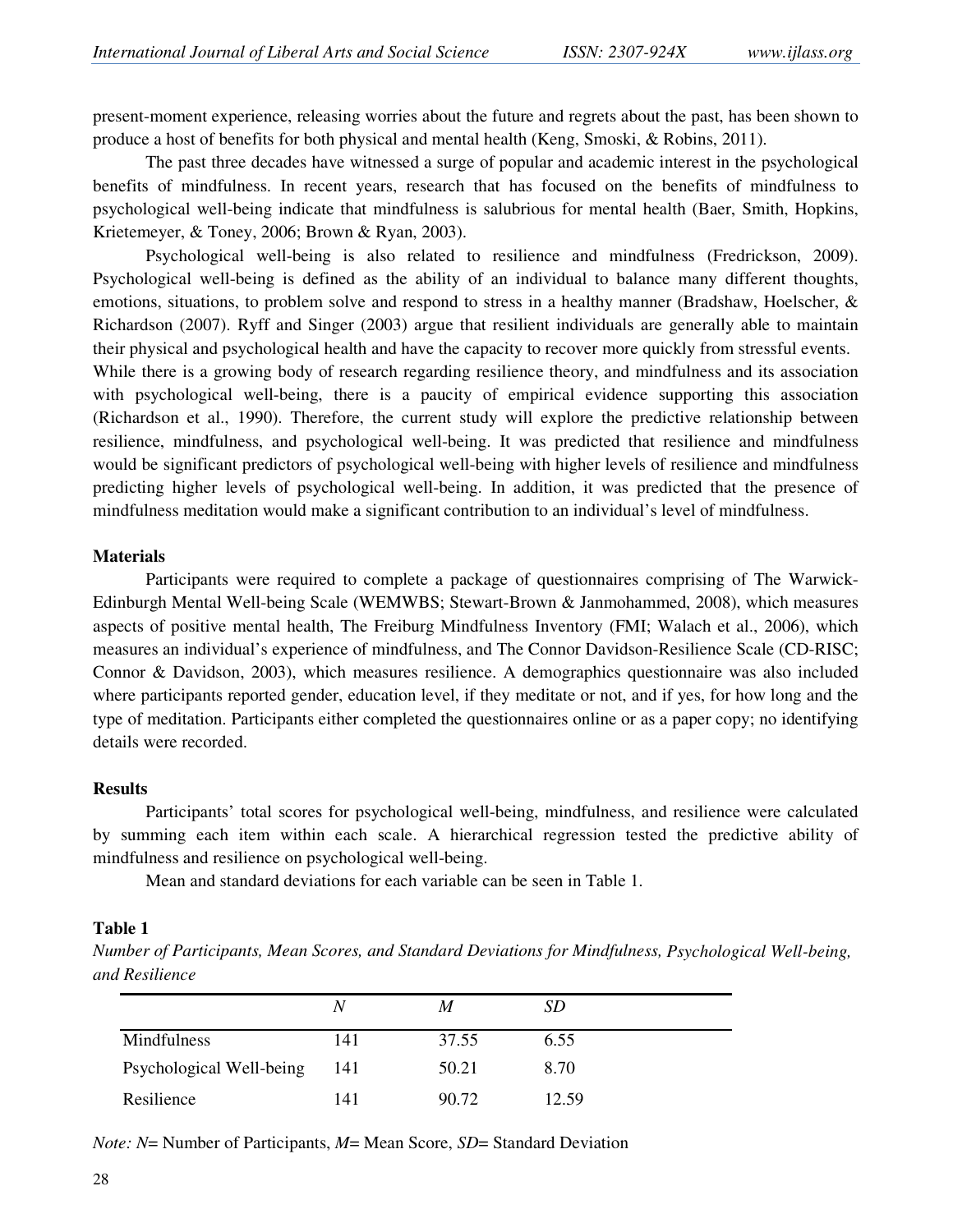Table 2 shows the correlation matrix for the predictor and criterion variables. The value of each Pearson's correlation coefficient is shown with the corresponding significance value. It can be seen mindfulness and resilience are significantly correlated,  $r = 0.67$ ,  $p < 0.000$ .

## **Table 2**

*Pearson Correlation Coefficients for Predictor and Criterion Variables* 

|                          | <b>Mindfulness</b> | Psychological Well-being |
|--------------------------|--------------------|--------------------------|
| Psychological Well-being | $.62*$             |                          |
| Resilience               | $.67*$             | $.68*$                   |

*\** Correlation is significant at *p<.000*

A hierarchical regression found as predicted that mindfulness and resilience were significant predictors of psychological well-being *F*(1, 139)= 121.96, *p*<.000, and *F*(2, 138)= 73.76, *p*<.000 respectively. When used as predictors in the regression model, both resilience (model 1) and mindfulness (model 2) were found to have large correlations with the criterion variable as can be seen by the *R* values in Table 3. Furthermore, Table 3 shows the adjusted *R*² values, which were all found to be moderately sized and significant. Resilience accounted for 47% of the total outcome variance, and mindfulness accounted for 5% of the total outcome variance of the psychological well-being model. Model 2 shows that combined, resilience and mindfulness accounted for 51% of the total variance in the psychological well-being model.

## **Table 3**

*The Regression Models for the Predictor Variables (Resilience and Mindfulness) and the Criterion of Psychological Well-being*

|          | R            |     | Adjusted $R^2$ $R^2$ Change df1 df2 |     |         |
|----------|--------------|-----|-------------------------------------|-----|---------|
| Model 1a | .68          | .46 | .47                                 | 139 | < 0.000 |
| Model 2b | $.72 \t .51$ |     | .05                                 | 138 | < 0.000 |

a. Predictors: (Constant), Total Resilience

b. Predictors: (Constant), Total Resilience, Total Mindfulness

Table 4 shows the standardized coefficients (β) for the regression model. Of the predictor variables in the regression model, both resilience and mindfulness were found to be significant predictors; however, resilience was found to be the variable contributing most highly to the regression model of psychological well-being with a standardized coefficient of .68.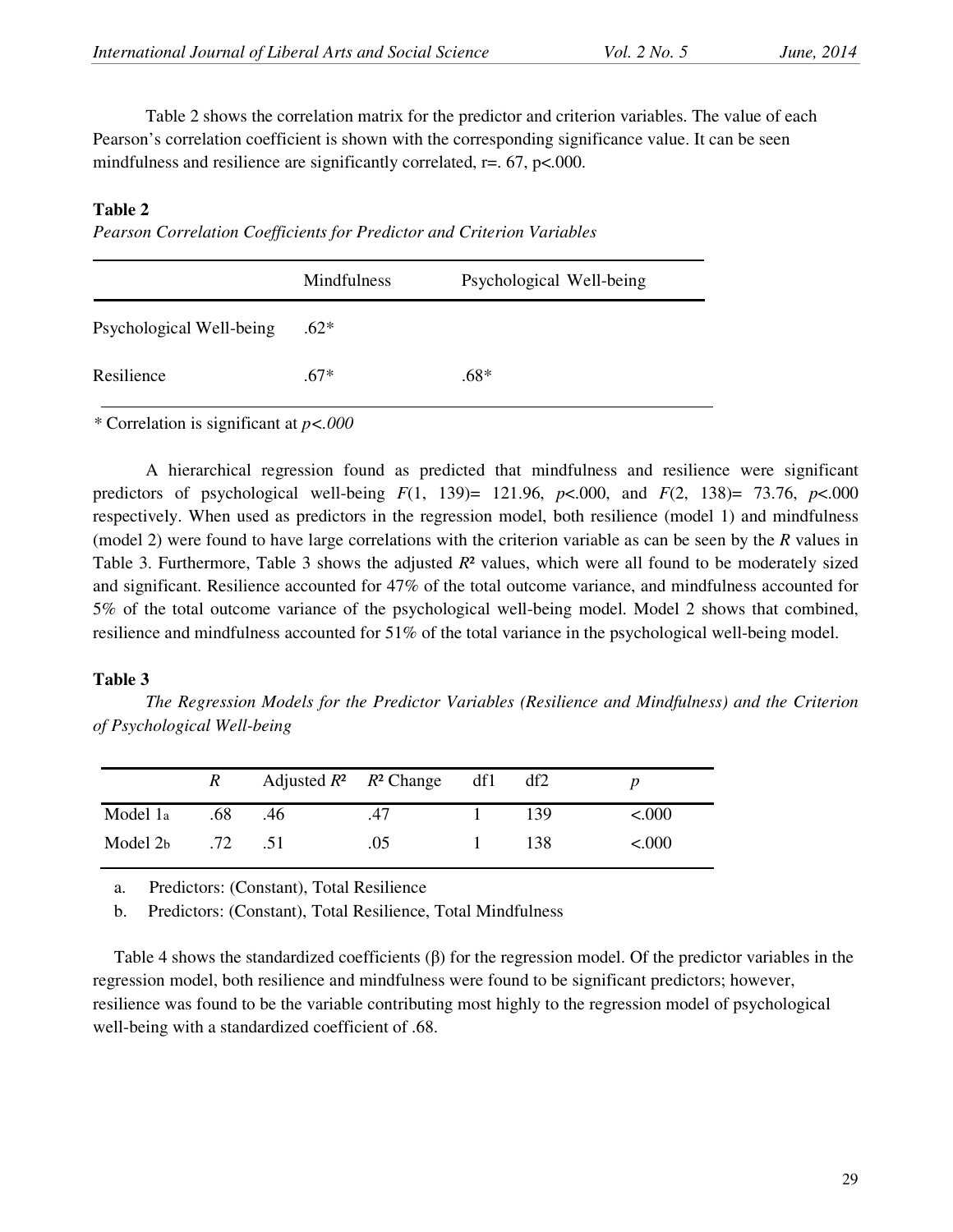## **Table 4**

*Coefficients for Regression Models showing Size of Significant Predictor Variable (Resilience and Mindfulness)* 

|         |             | $\boldsymbol{B}$ | SE   | β      | 95% CI for $B$   |
|---------|-------------|------------------|------|--------|------------------|
| Model 1 | Constant    | 7.39             | 3.91 |        | $[-.35, 15.13]$  |
|         | Resilience  | .47              | .04  | $.68*$ | [.39, .56]       |
| Model 2 | Constant    | 4.97             | 3.80 |        | $[-2.54, 12.48]$ |
|         | Resilience  | .34              | .06  | $.49*$ | [.23, .44]       |
|         | Mindfulness | .40              | .11  | $.30*$ | [.19, .60]       |

A simple linear regression was run to determine if meditation predicts mindfulness. The results show that meditation accounted for a significant 5% of the variance in mindfulness,  $R^2 = .05$ ,  $F(1,139)= 7.96$ , *p*=.005. Furthermore the regression model for mindfulness can be seen in Table 5. Results indicate that, when used as a dichotomous variable in the regression model, the presence of meditation makes a significant contribution to an individual's level of mindfulness as shown by the standardized coefficient of .23.

#### **Table 5**

*Coefficients for Regression Model of Mindfulness showing size of Significant Predictor Variable (Meditation)* 

|         |            | В     | SЕ   | 95\% CI for B       |
|---------|------------|-------|------|---------------------|
| Model 1 | Constant   | 36.68 | .615 | [35.47, 37.9]       |
|         | Meditation | 3.59  | 1.27 | $.23*$ [1.07, 6.10] |

## \**p*=.005

## **Discussion**

The aim of the current study was to further our understanding of the relationship between resilience, mindfulness, and psychological well-being. The results found strong associations between all three variables with mindfulness and resilience significantly predicting psychological well-being, with resilience accounting for the greatest amount of variance when compared to mindfulness. These results support previous research, which found that mindfulness increases positive psychological well-being (Ryan & Deci, 2001) and resilience predicts psychological well-being (Souri & Hasanirad, 2011).

The results from the current study also revealed that meditation influences levels of mindfulness. These results support the use of mindfulness-based interventions with meditation components to increase levels of mindfulness (Pidgeon, Ford, & Klaassen, 2013; Segal, Williams, & Teasdale, 2002). However, the authors acknowledge that not all forms of meditation are equal or interchangeable, and in addition, as the sample of participants was very small, it is recommended that future research replicate this study with a larger sample of participants who meditate, with categories discriminating between different forms of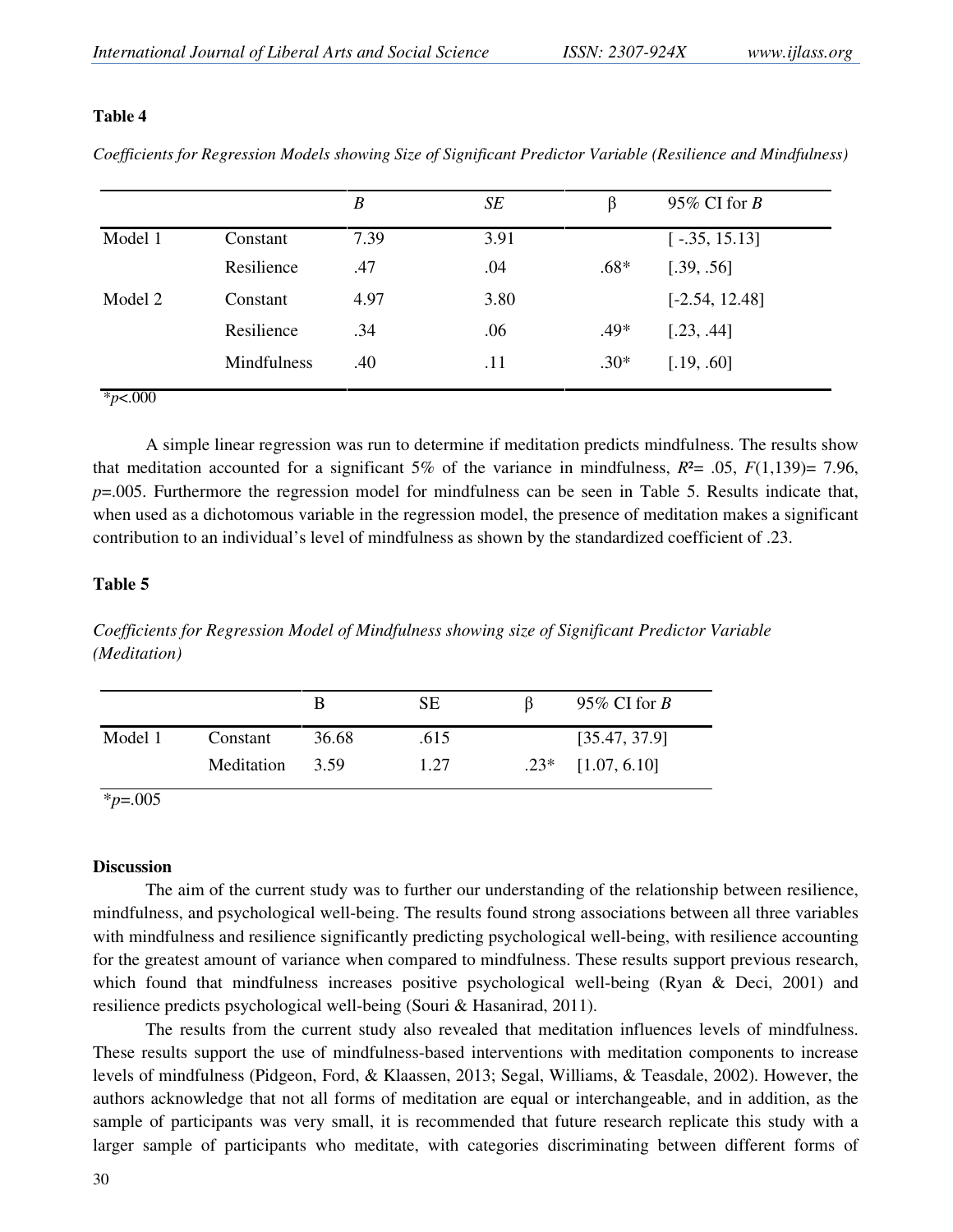meditation. Therefore, the association between meditation and mindfulness found in the present study is valuable to the development of further research exploring this association.

 Within the regression model of psychological well-being, of particular interest is the predictive ability of resilience on psychological well-being. In the past, resilience has been acknowledged by psychological well-being theory as a protective factor of positive thoughts and healthy personality characteristics (Flach, 1988). Results from the current study found resilience to predict psychological wellbeing, a finding, which provides new insight into the construct of psychological well-being.

 A number of limitations must be considered when examining these results. Firstly, while the findings of the present study are theoretically grounded, the variables were not manipulated in an experimental design. As such, the researchers acknowledge that there may be other variables, which are operating within the relationships found that may be having a great influence on the results. Furthermore, as the current study relied only on self-report methods of data collection, construct validity was limited due to mono-operation and mono-method bias (Shadish, Cook, & Campbell, 2001). This method of data collection has the potential to influence results, including the risk of response bias if participants perceived the questionnaires to be negatively or positively worded. Therefore, it is recommended that future studies use other methods of measuring these variables to reduce this limitation of shared method variance. Finally, as the majority of participants in the sample were undergraduate females, generalisability of the results is limited. A suggestion for future work would be to investigate whether similar findings are found using different populations.

 The current findings have implications for future research to expand upon current knowledge of the factors that influence resilience and psychological well-being. Given that mindfulness and resilience are significant predictors of psychological well-being, and meditation is a significant predictor of mindfulness, it is recommended that future studies use experimental methods to replicate these findings to gain a more comprehensive understanding of these relationships. Findings from this study show support for developing programs for university students that target cultivating resilience and mindfulness to increase their ability to effectively manage the complex challenges and competing demands of university life.

## **References**

- Ahern, N. R., Kiehl, E. M., Sole, M. L., & Byers, J. (2006). A review of instruments measuring resilience. *Issues in Comprehensive Pediatric Nursing, 29,* 103- 125. doi: 10.1080/01460860600677643
- Baer, R. A., Smith, G. T., Hopkins, J., Krietemeyer, J., & Toney, L. (2006). Using self-report assessment methods to explore facets of mindfulness. *Assessment, 13,* 27-45. doi: 10.1177/1073191105283504
- Bradshaw, J., Hoelscher, P., & Richardson, D. (2007). An index of child well-being in the European Union. *Social Indicators Research, 80*, 133-177. doi: 10.1007/s11205-006-9024-z
- Brown, K. W., & Ryan, R. M. (2003). The benefits of being present: Mindfulness and its role in psychological well-being. *Journal of Personality and Social Psychology, 84*, 822-848. doi: 10.1037/0022-3514.84.4.822
- Connor, K. M., & Davidson, J. R. T. (2003). Development of a new resilience scale: the Connor-Davidson resilience scale (cd-risc). *Depression and Anxiety, 18*,76-82. doi: 10.1002/da.10113